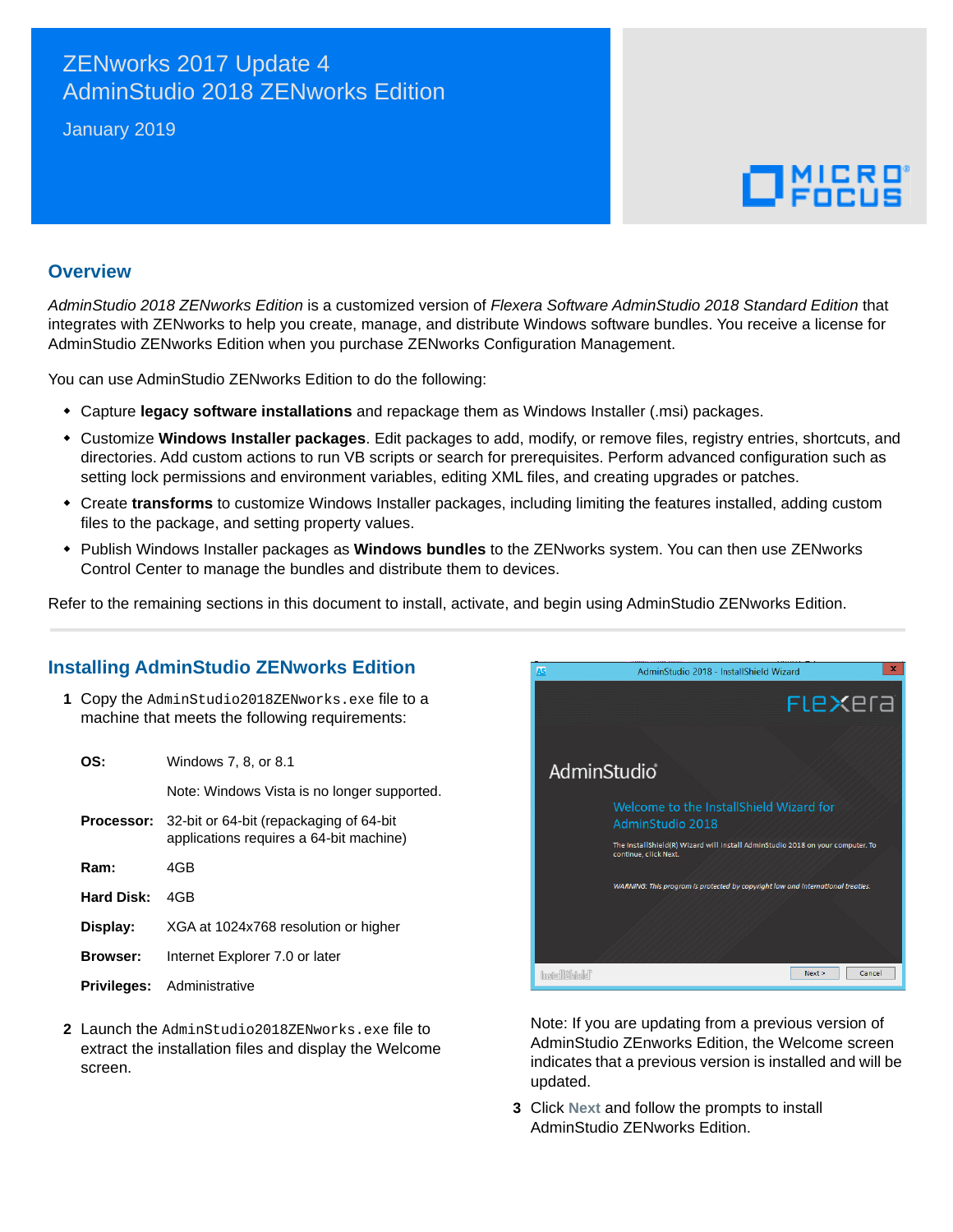- **4** When installation is complete, click **Finish** to exit the installation program.
- **5** Continue with the next section, [Activating AdminStudio](#page-1-0)  [ZENworks Edition](#page-1-0).

## <span id="page-1-0"></span>**Activating AdminStudio ZENworks Edition**

**1** Click the **Start** menu > **All Programs** > **AdminStudio** > **AdminStudio 2018** to launch AdminStudio and display the AdminStudio dialog box.



**2** Select **Activate or Purchase AdminStudio**, then click **Next** to display the AdminStudio Product Activation dialog box.



**3** Enter your license key, then click **Activate**.

Note: If you are updating from a previous version of AdminStudio, you must enter your new AdminStudio 2018 ZENworks Edition license key.

**4** When activation is complete, click **Finish** to open AdminStudio ZENworks Edition and display the ZENworks Server Login dialog box.

| ZENworks Server Login                                                                                                        |  |
|------------------------------------------------------------------------------------------------------------------------------|--|
| AdminStudio ZENworks Edition requires a running instance of ZENworks<br>Configuration Management server in order to operate. |  |
| Specify the ZENworks Configuration Management server login information and click<br>'Login' to proceed.                      |  |
| Server URL:                                                                                                                  |  |
|                                                                                                                              |  |
| User Name:                                                                                                                   |  |
|                                                                                                                              |  |
| Password:                                                                                                                    |  |
|                                                                                                                              |  |
| <b>Fxit</b><br>Login                                                                                                         |  |

**5** Fill in the following information to connect to a ZENworks Primary Server, then click **Login**.

**Server URL:** The server's IP address or hostname, preceded by http://. For example:

http://198.51.100.0

or

http://zenserver.novell.com

**User Name:** The name of a ZENworks administrator defined in the ZENworks system.

**Password:** The password of the ZENworks administrator identified in the **User Name** field.

After AdminStudio authenticates to the ZENworks Primary Server, the Getting Started screen is displayed.



**6** Continue with the next section, [Getting Started with](#page-2-0)  [AdminStudio ZENworks Edition.](#page-2-0)